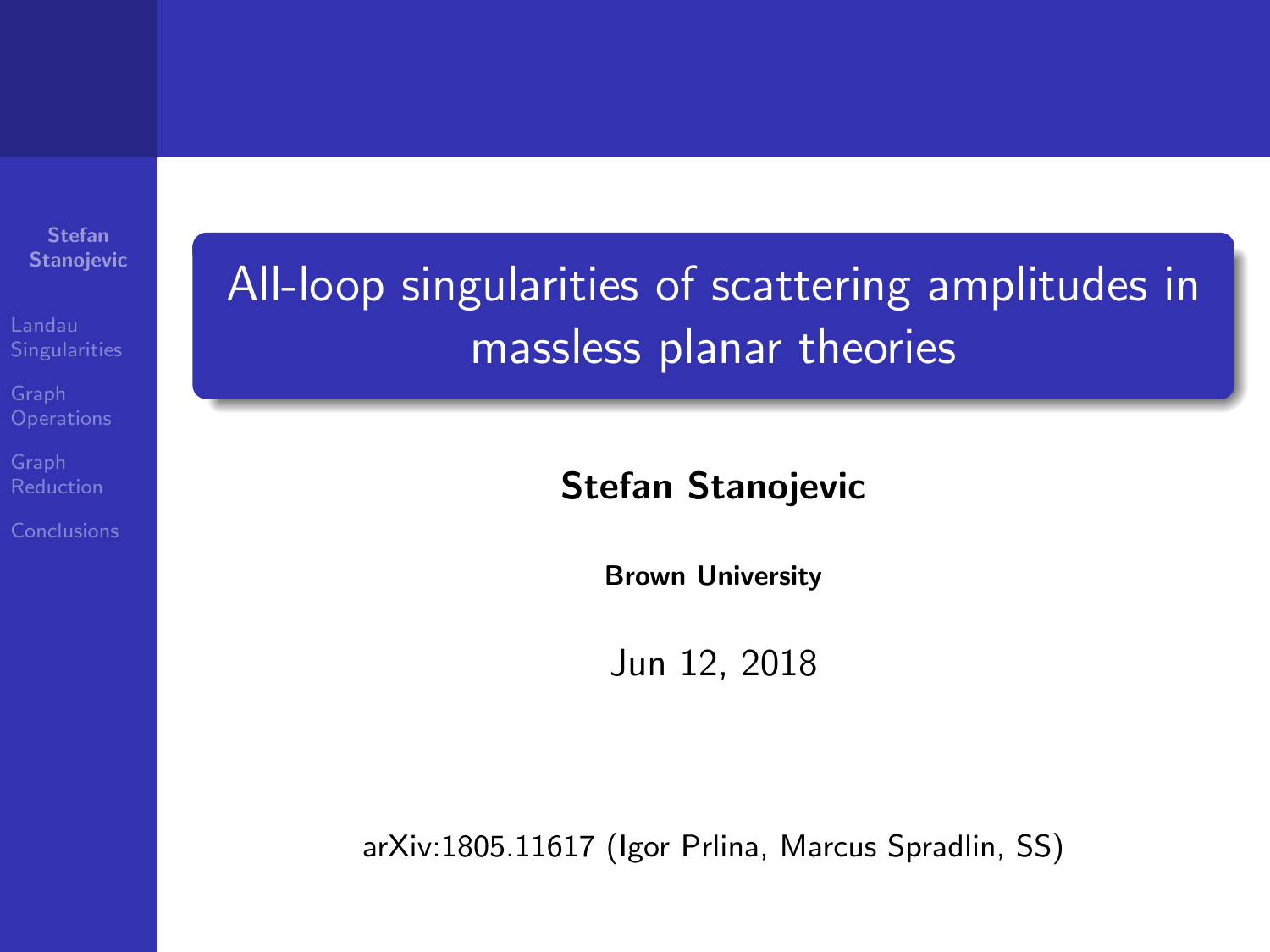### <span id="page-1-0"></span>Landau Singularities

Consider a Feynman-parametrized Feynman integral,

$$
\int \prod_{r=1}^{L} d^D I_r \int_{\alpha_i \geq 0} d^{\nu} \alpha \delta \left(1 - \sum_{i=1}^{\nu} \alpha_i \right) \frac{\mathcal{N}(I_r^{\mu}, p_i^{\mu}, \ldots)}{\mathcal{D}^{\nu}}
$$

Integrated expression will develop singularities when a set of Landau equations is satisfied,

$$
\sum_{i \in \text{loop}} \alpha_i q_i^{\mu} = 0 \text{ for each loop, and}
$$

$$
\alpha_i (q_i^2 - m_i^2) = 0 \text{ for each } i
$$

corresponding to a pinching of integration contour by 'colliding poles' of the integrand,

$$
\begin{array}{c}\n\begin{array}{c}\n\times \\
\longleftarrow \\
\uparrow \\
\end{array}\n\end{array}
$$

Stefan Stanojevic

[Singularities](#page-1-0)

Landau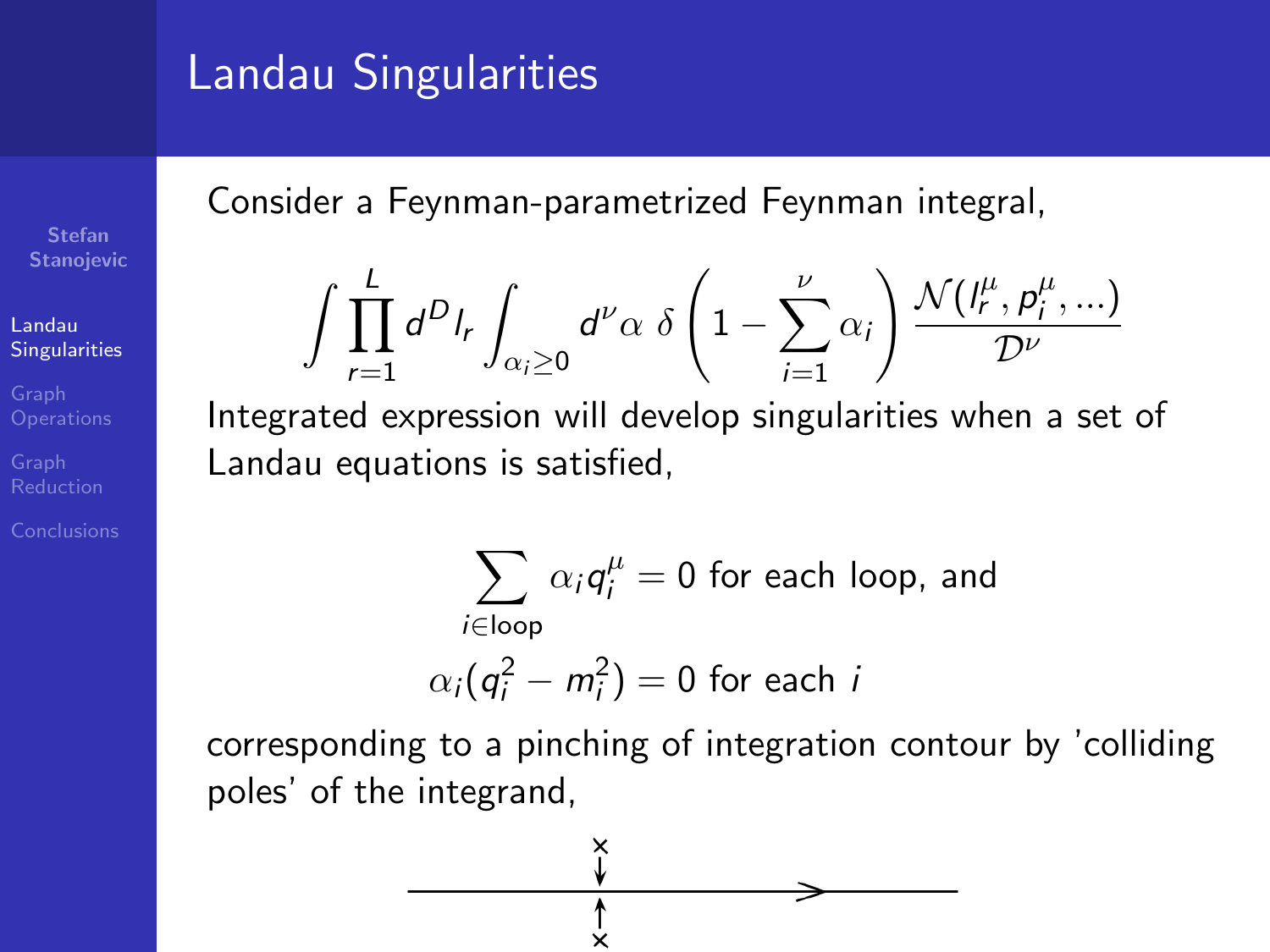## <span id="page-2-0"></span>Graph Operations

Stefan Stanojevic

Graph **[Operations](#page-2-0)** 

The content of (massless) Landau equations is preserved by electrical circuit - inspired graph moves

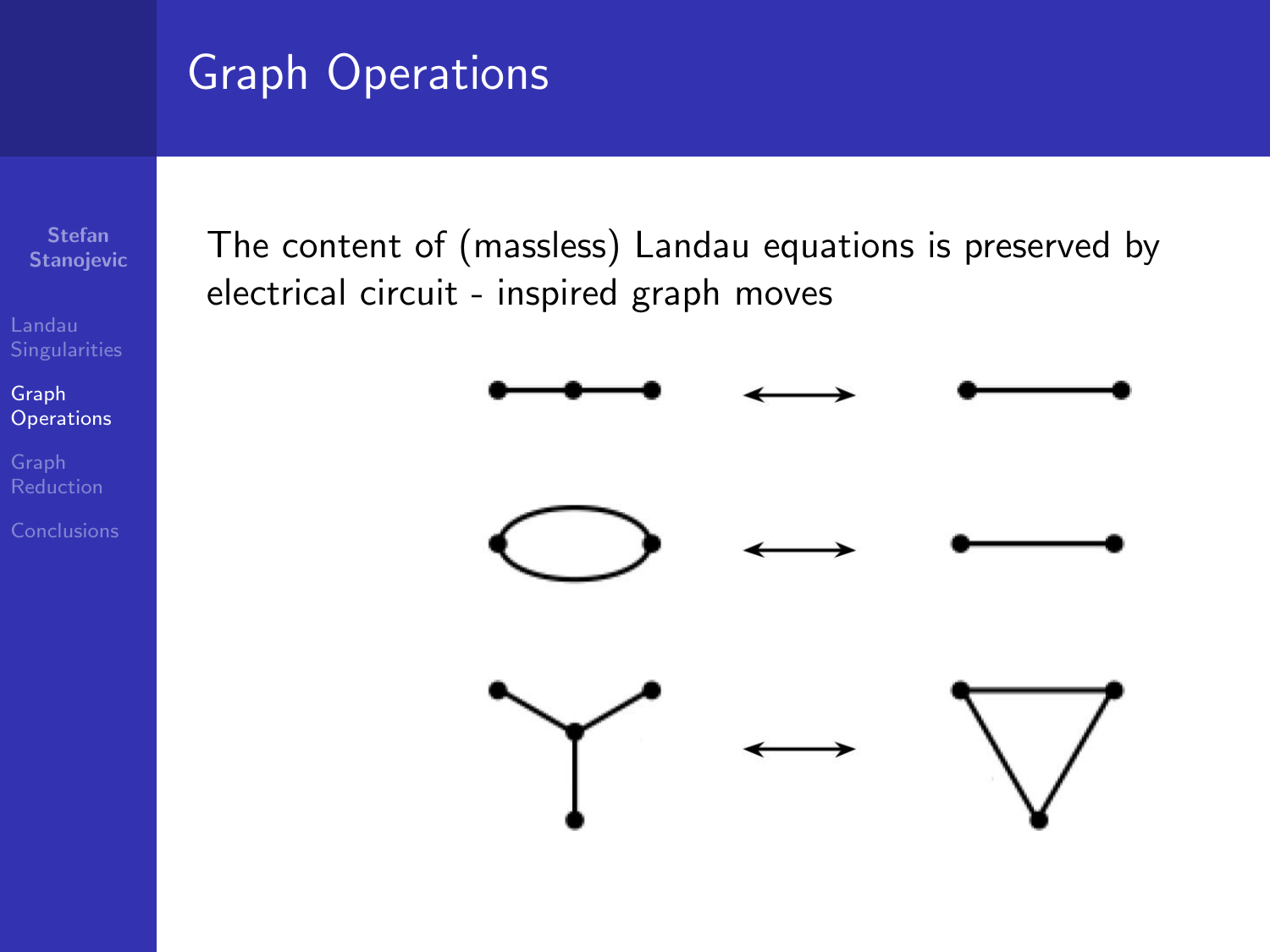### <span id="page-3-0"></span>Graph Reduction

Stefan Stanojevic

Graph [Reduction](#page-3-0)

Using the theorem on n - terminal  $Y - \Delta$  reduction (Gitler, 1991), planar Landau graphs of arbitrary complexity are reduced to 'ziggurat' graphs

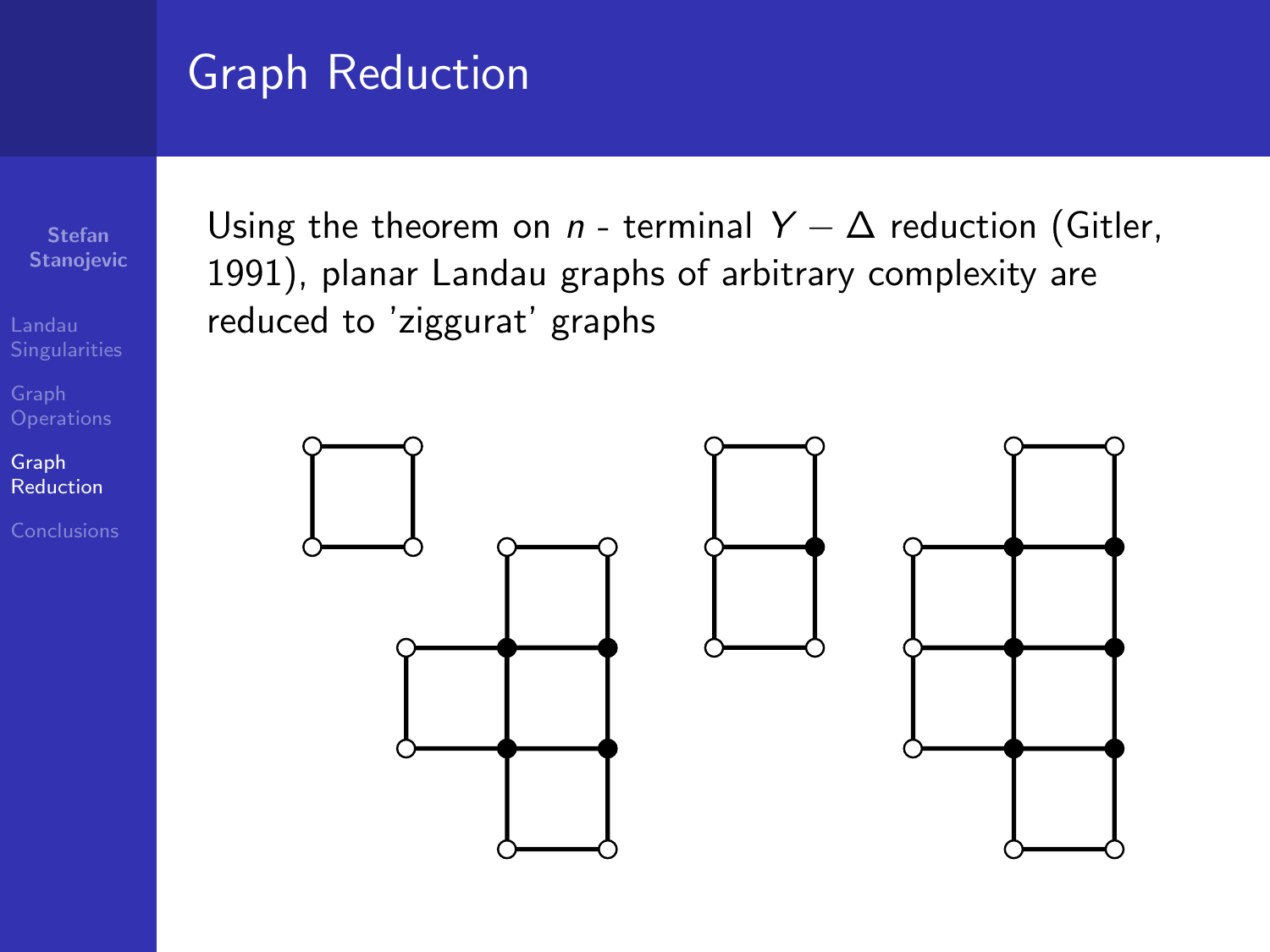#### <span id="page-4-0"></span>Conclusions

Stefan **Stanojevic** 

[Conclusions](#page-4-0)

- The first-type Landau singularities of an n-particle scattering amplitude in any massless planar field theory are a subset of those of the n-particle ziggurat graph
- In the special case of planar  $\mathcal{N} = 4$  super Yang-Mills theory, technology that can verify whether singularities are spurious exists (amplituhedron, on-shell diagrams)
- $\bullet$  We find that perturbative amplitudes in planar  $\mathcal{N} = 4$ super Yang-Mills theory exhibit singularities on all possible first-type singularity loci